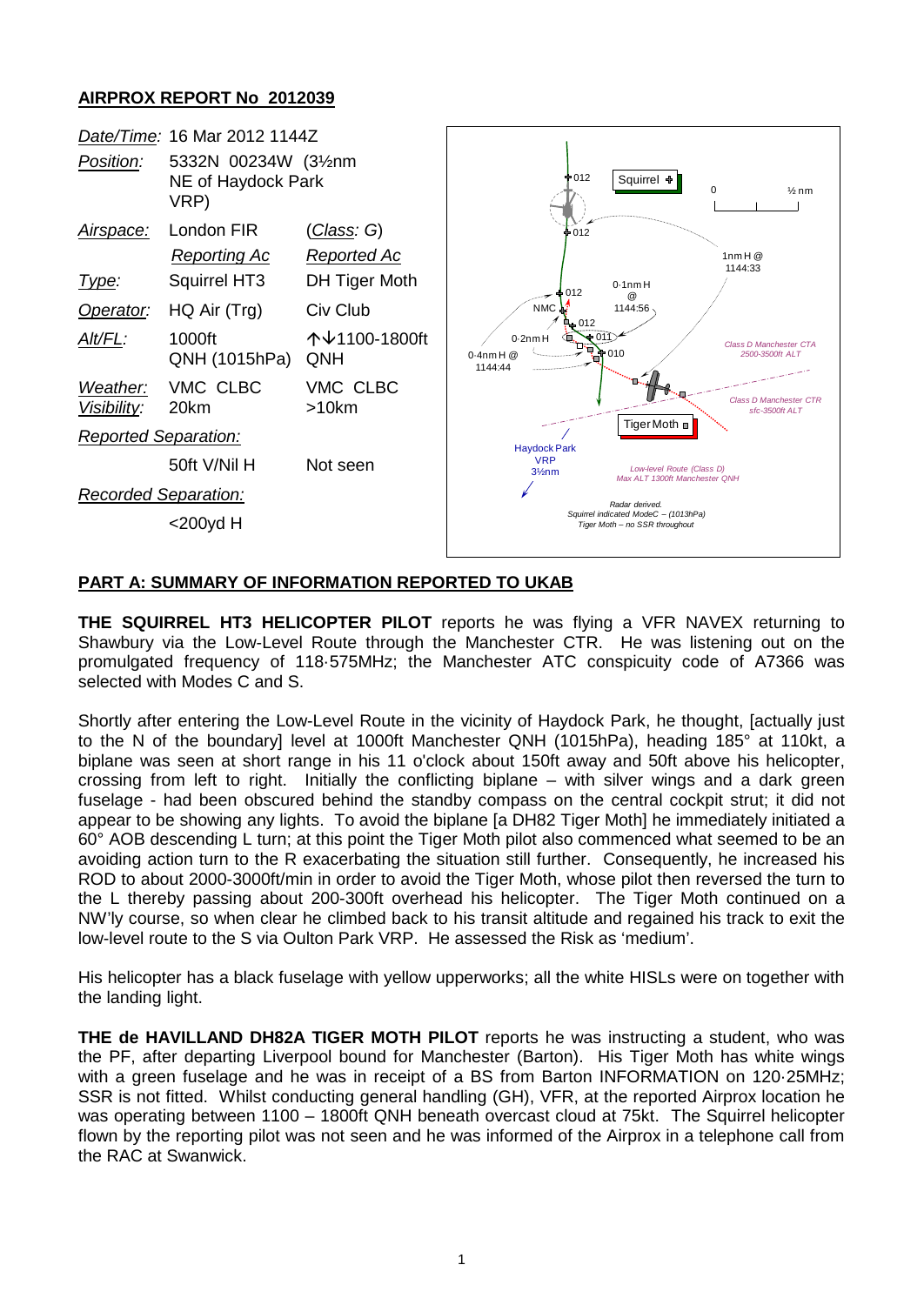**ATSI** reports that the Airprox occurred at 1144:56 UTC, in Class G airspace, 3.3nm NE of Haydock Park VRP and just to the N of the Manchester Low-Level Route, which lies within the Manchester CTR.

The Squirrel HT3 helicopter was operating VFR on a training exercise from Shawbury, squawking A7366 to transit N-S through the Manchester Low-Level Route. The Squirrel was maintaining a listening watch on the Manchester APPROACH frequency in accordance with the UK AIP Page AD 2-EGCC-1-15 (8 Mar 12), paragraph 7, which states that:

'within the Low-Level Route helicopters or aeroplanes may fly without individual ATC clearance…'; and paragraph 8, which states that: 'pilots flying within 5nm of the Manchester CTR and maintaining a listening watch on the Manchester APPROACH frequency may select code 7366' (does not imply the receipt of an air traffic control service).

Manchester ATC confirmed that neither the Squirrel nor the Tiger Moth pilot had contacted Manchester APPROACH.

The Manchester 1120Z METAR: 20012KT 9999 BKN020 11/06 Q1015 NOSIG=

At 1144:15, radar recording shows the Squirrel, squawking A7366 indicating 1200ft Mode C (1013hPa) flying southbound towards the Manchester Low-level route. The Tiger Moth is shown as a primary contact only [no SSR fitted] manoeuvring in the Squirrel helicopter's 11 o'clock at a range of 1.7nm. The Tiger Moth is observed to track broadly NW.

At 1144:50, the two ac are shown as primary contacts only, on reciprocal tracks at a range of 0.3nm. The Squirrel pilot's written report indicated that the Tiger Moth was sighted in his 11 o'clock at a range of 150ft and 50ft above. At 1144:56, radar recording shows the Squirrel, indicating an altitude of 1100ft in a L turn, with the Tiger Moth in close proximity [<200yd. The Squirrel's Mode C then indicates further descent to 1000ft (1013hPa) in general conformity with the pilot's reported avoiding action descent before the helicopter turns S to regain track through the Low-Level Route.]

CAP774, Chapter 1, Page1, Paragraph 2, states:

'Within Class F and G airspace, regardless of the service being provided, pilots are ultimately responsible for collision avoidance and terrain clearance, and they should consider service provision to be constrained by the unpredictable nature of this environment.'

The Airprox occurred when the Squirrel helicopter and Tiger Moth came into close proximity within Class G airspace. Pilots operating in Class G airspace are ultimately responsible for collision avoidance.

**HQ AIR (TRG)** comments that based on the Tiger Moth pilot's report, the 'avoiding action' seen by the Squirrel pilot was unrelated manoeuvring by the Tiger Moth. The range of the Squirrel pilot's initial sighting appears from the radar picture to have been about 0.5nm rather than the reported 150ft. The decision to manoeuvre in altitude was sensible, particularly in light of the apparent compensating turns. The incident highlights the known issue with cockpit obstructions in any ac and reemphasises the need to move the head when looking out and/or altering flight path to expose conflicting ac on a collision course that may be hidden behind such obstructions.

## **PART B: SUMMARY OF THE BOARD'S DISCUSSIONS**

Information available included reports from the pilots of both ac, radar video recordings, and reports from the appropriate ATC and operating authorities.